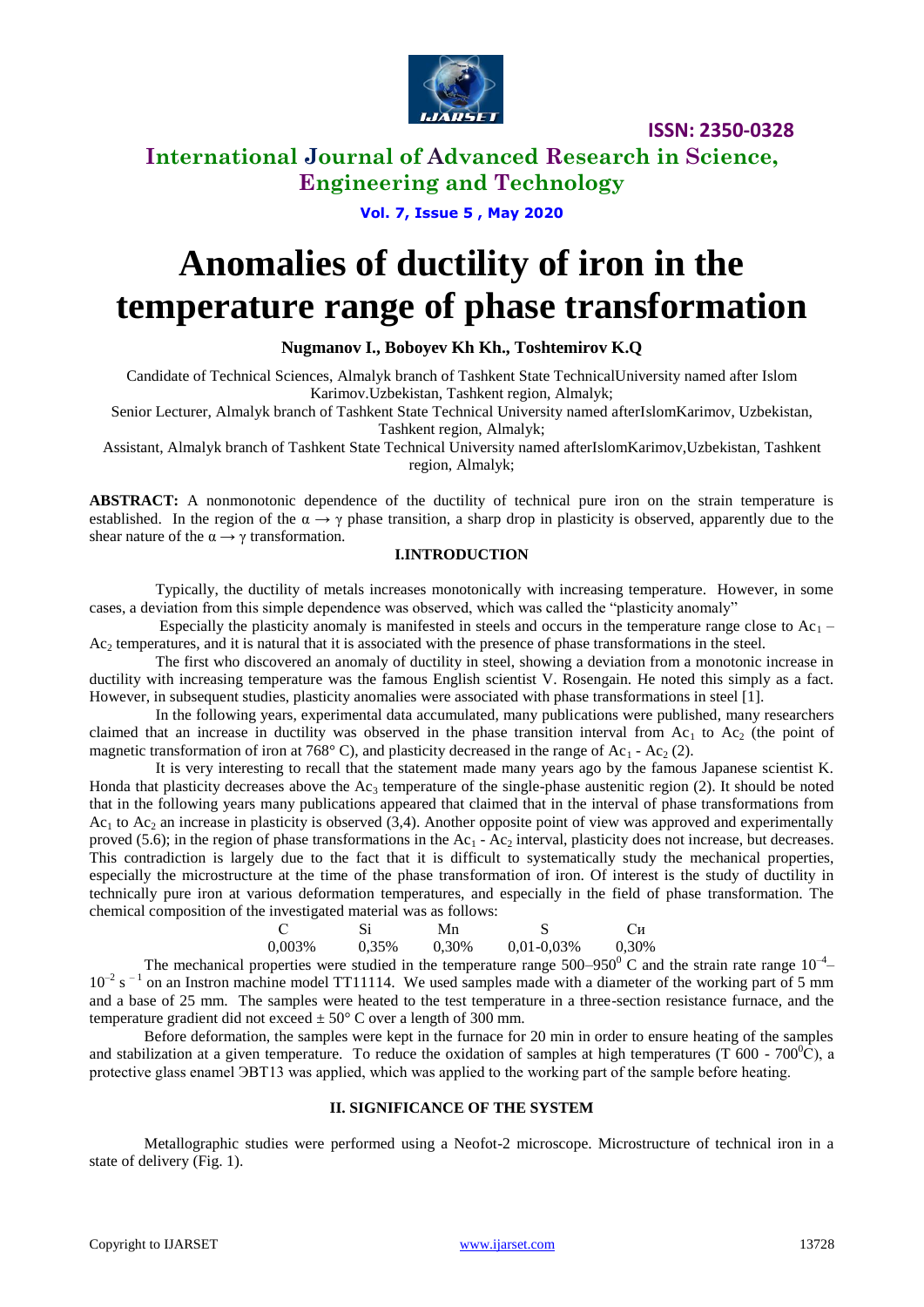

# **International Journal of Advanced Research in Science, Engineering and Technology**

**ISSN: 2350-0328**

### **Vol. 7, Issue 5 , May 2020**



Fig. 1. The microstructure of technical iron is in a state of delivery. x500.

The temperature of the phase  $\alpha \rightarrow \gamma$  transformation in technically pure iron of the reduced composition was determined by differential dilatometric analysis on CHEVEHARD units when heated at a speed of  $4^{0}C / min$  (Fig.2), it was found that the polymorphic transformation occurs in the temperature range  $900-920^{\circ}$ C.



Fig. 2. Dilatometric heating curve of technically pure iron.

The presence of the conversion interval noted in this question is explained by the influence of impurities mainly of silicon, which extends the range of polymorphic transformation of iron.

Thus, below 900<sup>°</sup>C in technically pure iron there is -  $\alpha$  phase is higher - 920<sup>°</sup>C $\gamma$  - phase.

Tensile tests were carried out on an Instron dynamometer in the temperature range from room temperature to 1000<sup>0</sup> C. mainly in the α - and partially  $\gamma$  - region. The heating temperature was controlled by a chromel-alumel thermocouple with an accuracy of  $\pm 3^0$  C. The heating rate was  $40^0$  C  $/$  min. Sample heating time 10 min. The strain rate is  $\dot{\epsilon} = 6.6 \cdot 10^{-4} \text{ c}^{-1}$ . In fig. Figure 3 shows the dependence of the relative elongation  $\delta$  on the deformation temperature of technical iron in the delivery state, there is a continuous increase in  $\delta$  with increasing temperature (from 44% at 500 $^{\circ}$  C to 64% at 870 $^{\circ}$ C), and with a further increase in temperature, its sharp decrease in the phase transition region , then again a noticeable increase in elongation in the γ - region.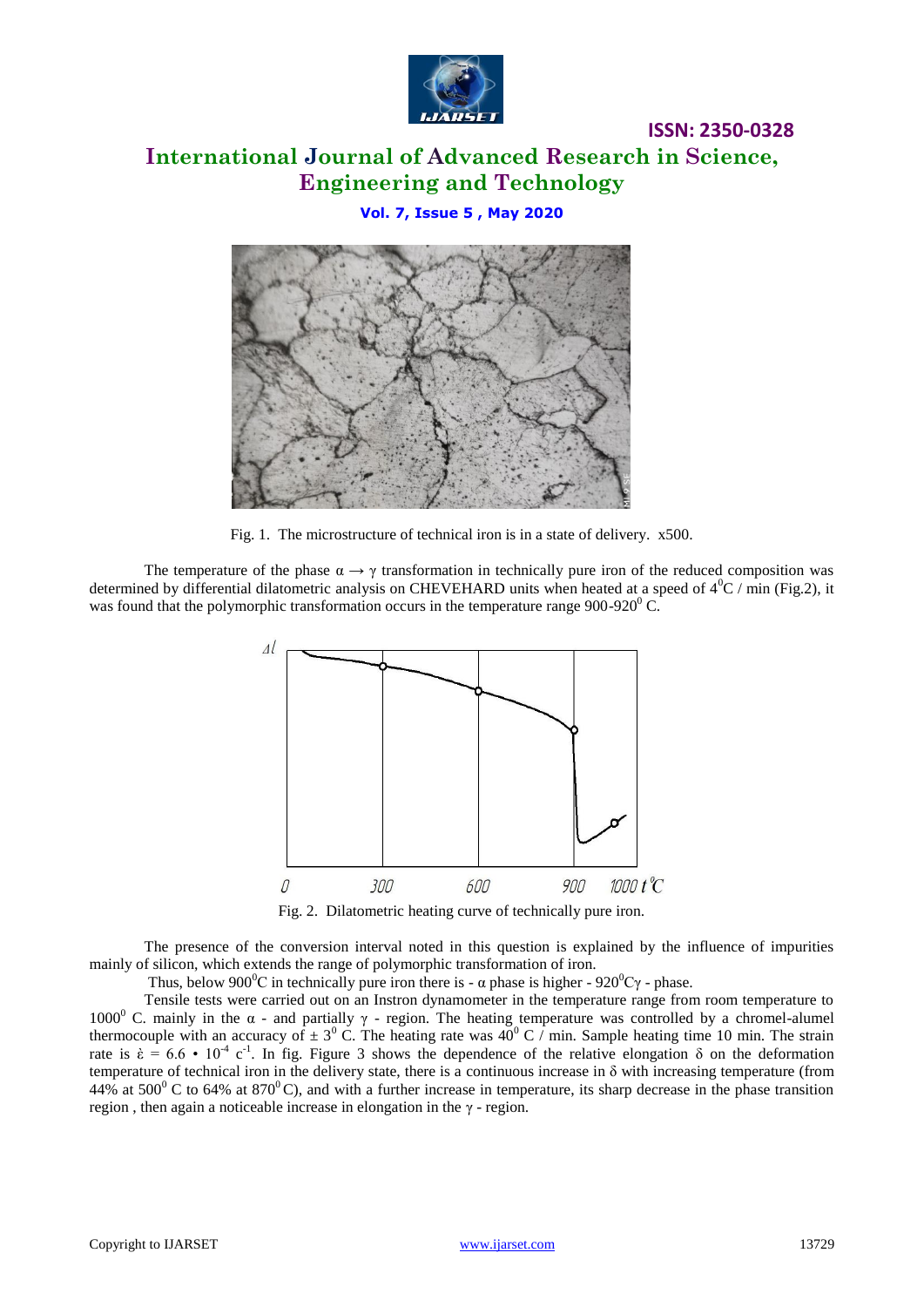

## **International Journal of Advanced Research in Science, Engineering and Technology**

**ISSN: 2350-0328**

### **Vol. 7, Issue 5 , May 2020**

### **III. LITERATURE SURVEY**

The temperature dependence of the flow stress is also nonmonotonic in Fig. 3. it can be seen that an increase in the test temperature sharply reduces the flow stress, but near the temperature region  $\alpha \rightarrow \gamma$  of the  $\sigma$  transformation, it again increases markedly.



Fig. 3. Dependence of the relative elongation  $\delta$  of technical iron o on temperature at  $\dot{\epsilon} = 6.6 \cdot 10^{-4} \text{ c}^{-1}$ .

However, it is most interesting to elucidate the causes of a sharp drop in ductility when the temperature of phase transformation is reached. The microstructure, as well as the deformation relief arising from deformation, were studied from this. From Fig. 4. it can be seen that the deformation relief, and therefore the mechanism of deformation of technical iron, is noticeably different at these temperatures. Slip bands during deformation are not detected. However, at a temperature of 870° C, intragranular slip is the main mechanism of deformation.

The contribution of intragrain glide was assessed by changing the distance between two risks lying within the same grain (Fig. 4.a, b). The contribution of intragranular slip amounted to  $\gamma_{B,C} = (\epsilon_{B,C}/\epsilon_{0.6m}) \cdot 100\% = 50\%$ . In addition, at  $870^0C$  another characteristic effect was revealed - the development of grain fragmentation in Fig. 4.c.



b) х1000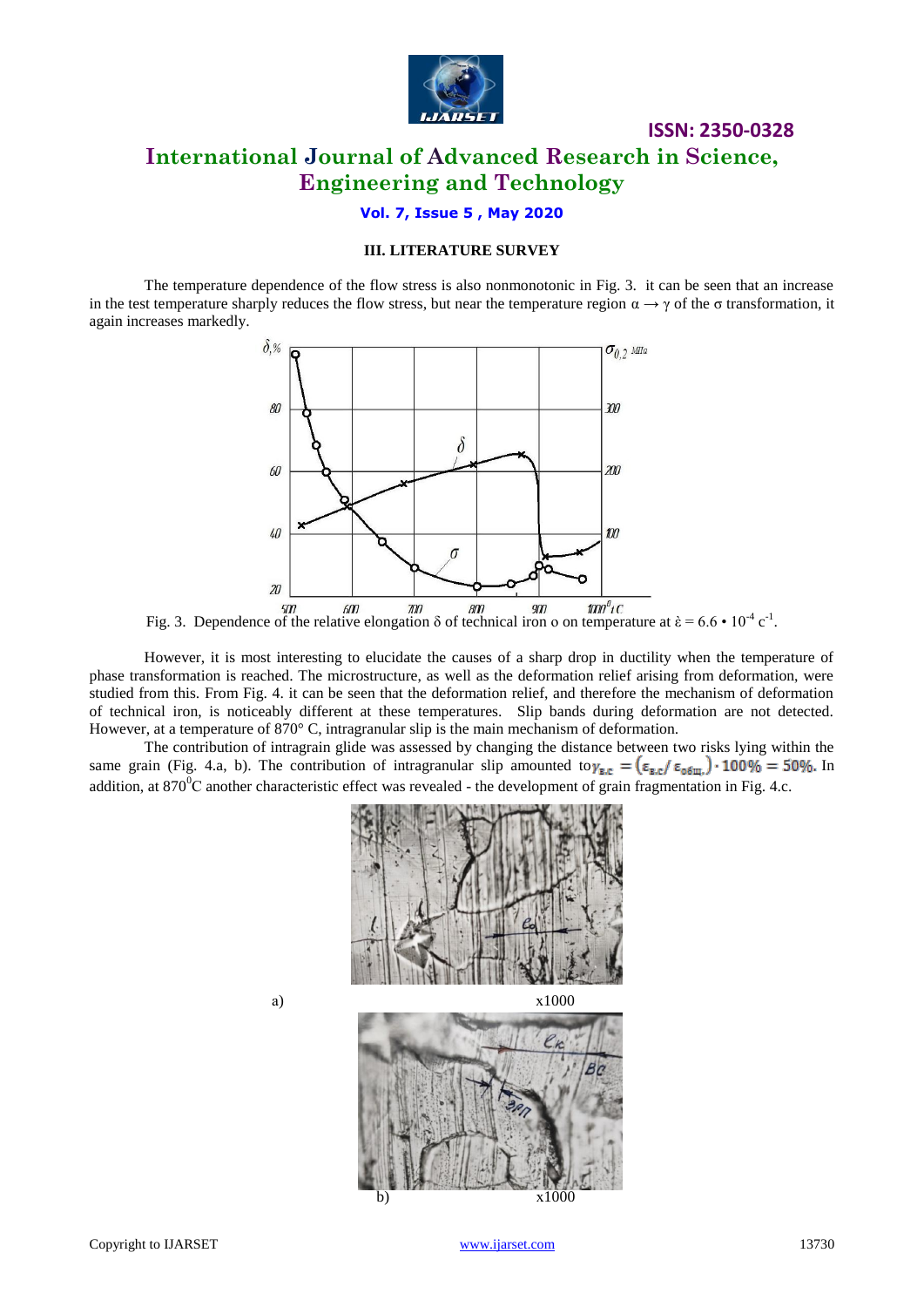

**ISSN: 2350-0328**

### **International Journal of Advanced Research in Science, Engineering and Technology**

### **Vol. 7, Issue 5 , May 2020**



c)  $x500$ Fig. 4. The deformation relief arising at a temperature of  $870^{\circ}$  C. (ЗГП - grain boundary slippage. ВС - intragranular slip)

#### **IV. METHODOLOGY**



On the methodology for assessing the contribution of intragranular dislocation slip. The extension axis is horizontal,  $\dot{\epsilon} = 10\%$  at 870°C in vacuum.

Fig.5. Type of samples of the state of delivery after stretching at different temperatures.

a) 
$$
20 \degree C
$$
, b)  $700 \degree C$ , c)  $910 \degree C$ .

A different deformation relief is observed at a deformation temperature of 910°C (Fig. 5.a). Under these conditions, slippage increases sharply, a characteristic relief in the microcrack and the development of transcrystalline fracture are observed within individual grains, and their development, apparently, leads to the destruction and decrease in the ductility of technical iron (Fig. 5.b).



Fig. 5.a. Deformation relief at temperatures of  $910^0C$ .

The deformation is localized in the border regions, which leads to the formation of microcracks and a decrease in the ductility of iron (Fig. 5.b).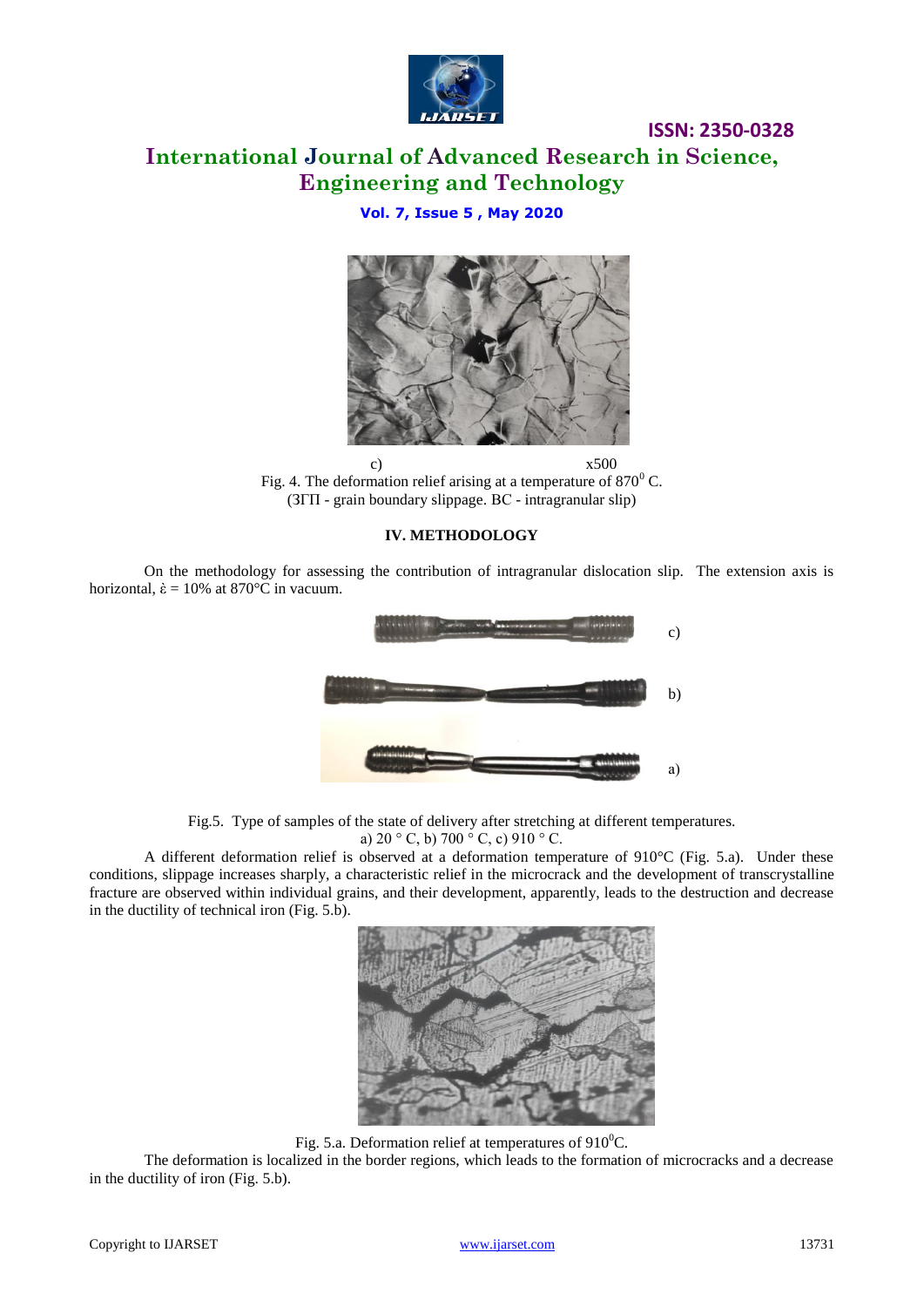

### **ISSN: 2350-0328 International Journal of Advanced Research in Science, Engineering and Technology**

### **Vol. 7, Issue 5 , May 2020**



Fig.5.b. The deformation relief at a temperature of  $910^{\circ}$ C detected in vacuum by the method oxidation of metallographic thin section. x1500

#### **V. EXPERIMENTAL RESULTS**

The deformation relief at  $940^{\circ}$ C is complicated due to changes in microstructures during reverse phase transformation. The obtained results allow us to make assumptions about the reason for the sharp drop in the ductility of technical iron near the phase transition point. The formation of plates during deformation is probably associated with the shear nature of the  $\alpha \rightarrow \gamma$  transformation (3.8)

**FINDINGS**. A nonmonotonic dependence of the ductility of technical pure iron on the strain temperature is established. In the region of the  $\alpha \rightarrow \gamma$  phase transition, a sharp drop in plasticity is observed, apparently due to the shear nature of the  $\alpha \to \gamma$  transformation. This is an obstacle to the movement of the dislocation and leads to transcristalide destruction.

#### **REFERENCES**

1. Gulyaev A.P. Superplasticity of steel. M.: Metallurgy, 1982 56 p. forces.

2. Superplasticity of metallic materials. M., "Science." 1973.220 s. forces. Auth: M.Kh. Sharmarov, A.S. Tikhanov, S.I. Damask steel and others 3. Novikov I.I., Tailor V.K. Superplasticity of ultrafine grain floats. M. Metallurgy. 1981. 167 p.

4. Volynova T.F., Gulyaev A.P. - M and TOM. 1981. No. 3. with. 24 - 27.

5. Pribylov B.P., Katsev P.P., Eskin V.L. The methodology for assessing the ductility of high-speed tool steels. - Technology of mechanical engineering. 1967. No. 11-12. S.26-31.

6. Kaybyshev O.A. Plasticity and superplasticity of metals - M: Metallurgy. 1975.280 s.

7. Vasilieva A.G., Pogodin - Alexeyev G.I. Anomalies of strength and ductility and ductility in the intercritical interval. M and TOM. 1982. No. 1. with. 23 - 29.

8. Nugmanov I.N., Boboev Kh.Kh., Toshtemirov K.Q., THE EFFECT OF SUPERPLASTIC DEFORMATION ON THE OPERATIONAL PROPORTIES OF STEELS// Universum: Texnicheskiye nauki: electron.nauchn.jurn. 2020. № 3(72). URL:

*http://7universum.com/ru/tech/archive/item/9153*

#### **AUTHOR'S BIOGRAPHY**

| No | Full name place of work, position, academic degree and rank                                                                                                  | Photo |
|----|--------------------------------------------------------------------------------------------------------------------------------------------------------------|-------|
|    | Candidate of Technical Sciences, Almalyk branch of Tashkent State<br>TechnicalUniversity named after Islom Karimov. Uzbekistan, Tashkent region,<br>Almalyk; |       |